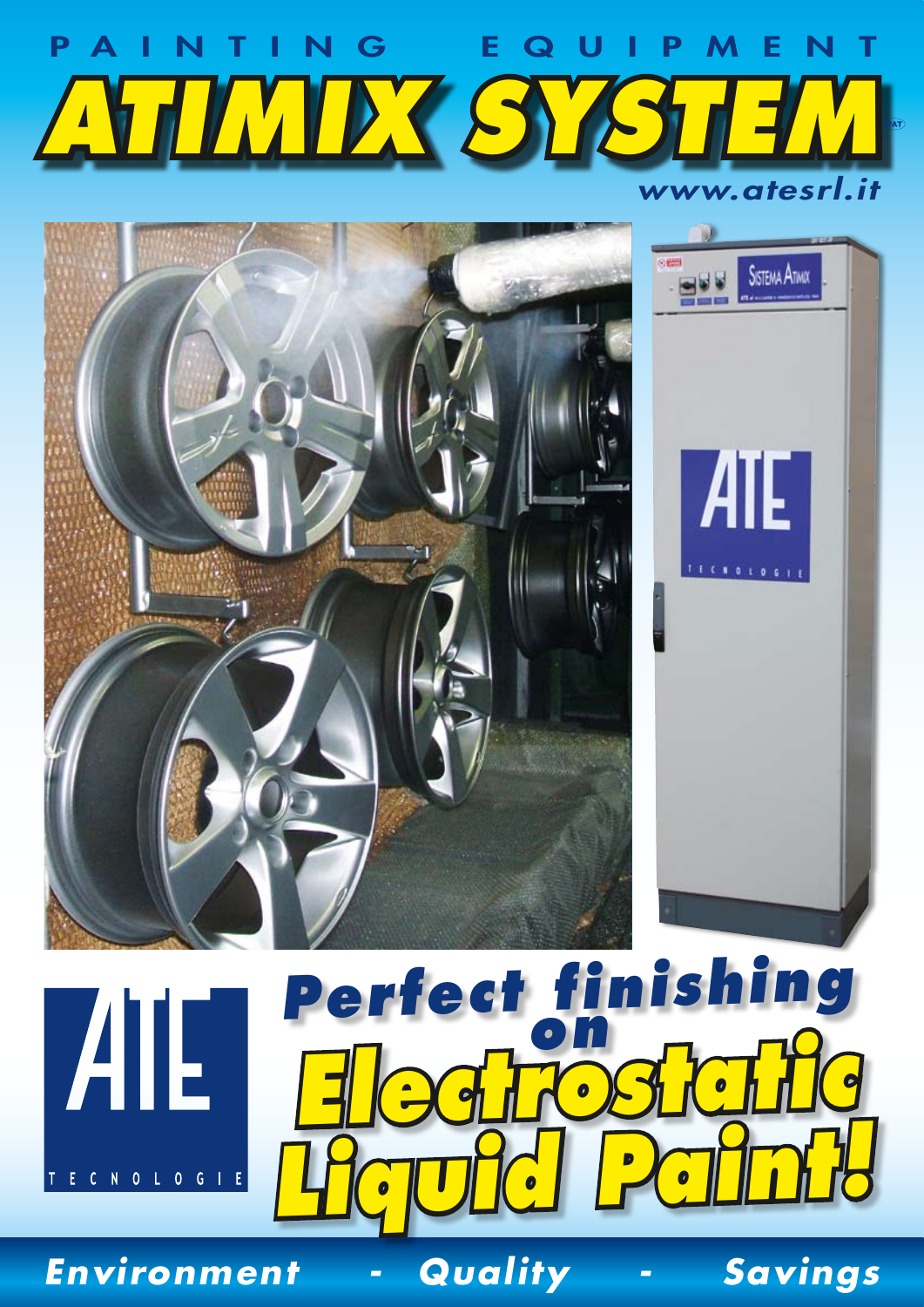

# **APPLICATION**

#### The **ATIMIX SYSTEM** can be used with

- all electrostatic disks and spray guns
- all paints (powder and liquid)
- all material (metal, plastic, wood, etc...)

# **ADVANTAGES**

- • **SAVINGS OF PAINT**
- **BETTER PENETRATION** into corners (reduction Faraday Cage effect)
- • **BETTER THICKNESS UNIFORMITY**
- • **ORANGE PEEL REDUCTION**
- • **BETTER NEBULIZATION**
- • **BETTER TRANSFER** (greater coverage with a single coat)





**SSTEAK ATM** 

- • **LESS PAINT DISPERSION**  (less Over-Spray and paint "rebound")
- • **LESS MUD SLUDGE**  (less soiling in spray booths)
- **COST SAVINGS** on booth maintenance
- • **LESS POLLUTION**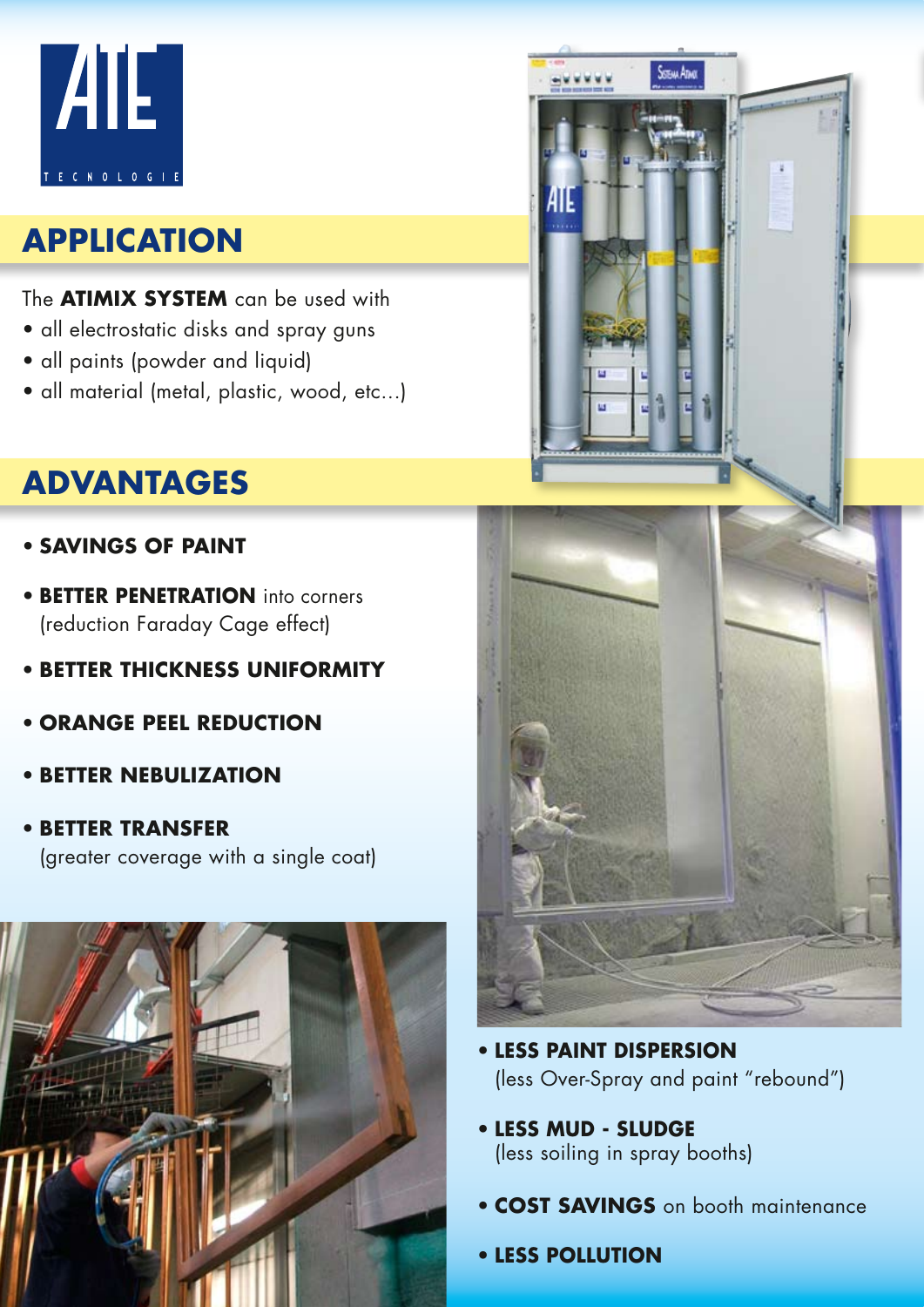## **OPERATION**

The **Atimix system** improves use of electrostatic charge (kV) optimising **transfer** and **deposit** of paint on work pieces



#### **USING CONVENTIONAL SYSTEMS**

Static charge accumulates in 2 areas due to "physics" laws:



on the edges than in middle of work piece = problems thickness uniformity

= problems paint accumulation

 $\blacktriangleright$  = Electrostatic charge (kV)  $\bullet$  = Paint

 $\bullet$  + Paint  $\bullet$ 

#### **SPRAY PARAMETERS WITHOUT ATIMIX**

- **ELECTROSTATIC CHARGE (kV)** 
	- **+ TRANSPORT AIR**
	- **+ PAINT USED**

#### **USING ATIMIX SYSTEM**

**ATIMIX** reduces charge "accumulations" in 2 areas of the work piece:



- 1) **CORNERS** = Faraday Cage reduction = **MORE penetration** with LESS violence
- = (LESS air / LESS paint)



2) **EDGES**

- = **better delivery of charge** (and paint) on the work piece
- = **better thickness uniformity**
- = **problems paint accumulation**

NB: increasing the charge (kV) = MORE paint defects!

#### **NEW SPRAY PARAMETERS WITH ATIMIX + ELECTROSTATIC CHARGE (kV)**

- **TRANSPORT AIR**
- **PAINT USED**